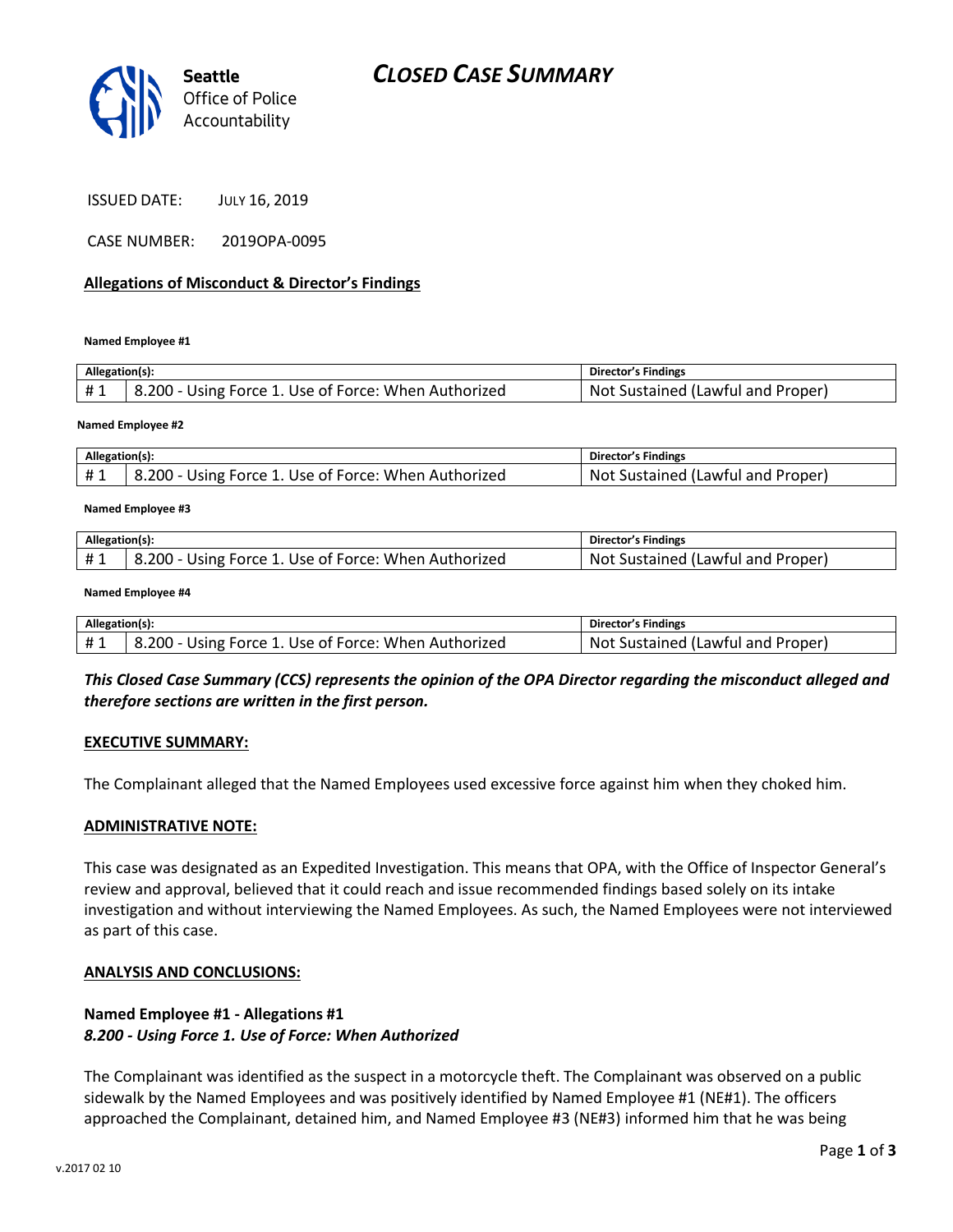

# *CLOSE CASE SUMMARY*

OPA CASE NUMBER: 2019OPA-0095

arrested based on his suspected theft of a motorcycle. NE#3 took the Complainant into custody and was assisted in doing so by Named Employee #2 (NE#2) and Named Employee #4 (NE#4).

NE#3 reported that the Complainant was very uncooperative and resisted the arrest. NE#3 documented that the Complainant yelled statements such as "just kill me" and "I'm not going." After officers determined that attempting to get the Complainant into custody in a standing position was no longer safe and effective, they employed a tabletop technique and directed him to the ground. NE#3 wrote that it took three officers to gain control of the Complainant and get him onto the ground in order to apply the handcuffs. NE#3 reported that the Complainant complained about his handcuffs being too tight and that he asserted that he had been "choked out" by the Named Employees. Given the Complainant's allegations, the Named Employees called for the Seattle Fire Department (SFD) to respond and for a Sergeant to come to the scene. SFD evaluated the Complainant and determined that he had no apparent medical problems. In his report, NE#3 addressed the Complainant's claim of being choked and NE#3 confirmed therein that neither he nor any of the other officers made contact with the Complainant's throat or choked him.

The Sergeant responded to the scene to screen the arrest. At that time, a witness provided a statement to the Sergeant. The witness described the encounter as "a gentleman violently accosted by police officers." When asked to provide context for that description, the witness responded by stating that the Complainant was pushed to the ground by the police officers. Later in his interview, the witness stated that he: "saw a man thrown on the ground and then knee to back, chest to ground by a person that [his] fucking taxes go to." The witness appeared to have recorded parts of this incident on his phone and was asked if he would be willing to provide a copy of the video to SPD; however, he declined to do so. The Sergeant referred this matter to OPA.

During its investigation, OPA made repeated attempts to contact with the Complainant, but those attempts went unanswered. Thus, the Complainant was not interviewed by OPA as part of this investigation.

OPA reviewed the Body Worn Video (BWV) and In-Car Video (ICV) associated with this incident. OPA reviewed the BWV using a multi-camera view feature, which syncs multiple videos together so that a more complete picture of the event is captured. OPA also viewed the ICV from the vehicle belonging to NE#2 because it had the clearest view of this incident. After viewing these videos, OPA determined that none of the Named Employees ever contacted the front of the Complainant's neck or throat. Additionally, though the Complainant was taken to the ground during this incident, there was no evidence of excessive force being used by any of the Named Employees during the takedown.

OPA also requested and reviewed SFD's response report. In that report, SFD personnel documented their conclusion that the Complainant was having a behavioral episode and that, instead of being actually injured, he was reacting to being taken into custody.

SPD Policy 8.200(1) requires that force used by officers be reasonable, necessary and proportional. Whether force is reasonable depends "on the totality of the circumstances" known to the officers at the time of the force and must be balanced against "the rights of the subject, in light of the circumstances surrounding the event." (SPD Policy 8.200(1).) The policy lists a number of factors that should be weighed when evaluating reasonableness. (*See id*.) Force is necessary where "no reasonably effective alternative appears to exist, and only then to the degree which is reasonable to effect a lawful purpose." (*Id*.) Lastly, the force used must be proportional to the threat posed to the officer. (*Id*.)